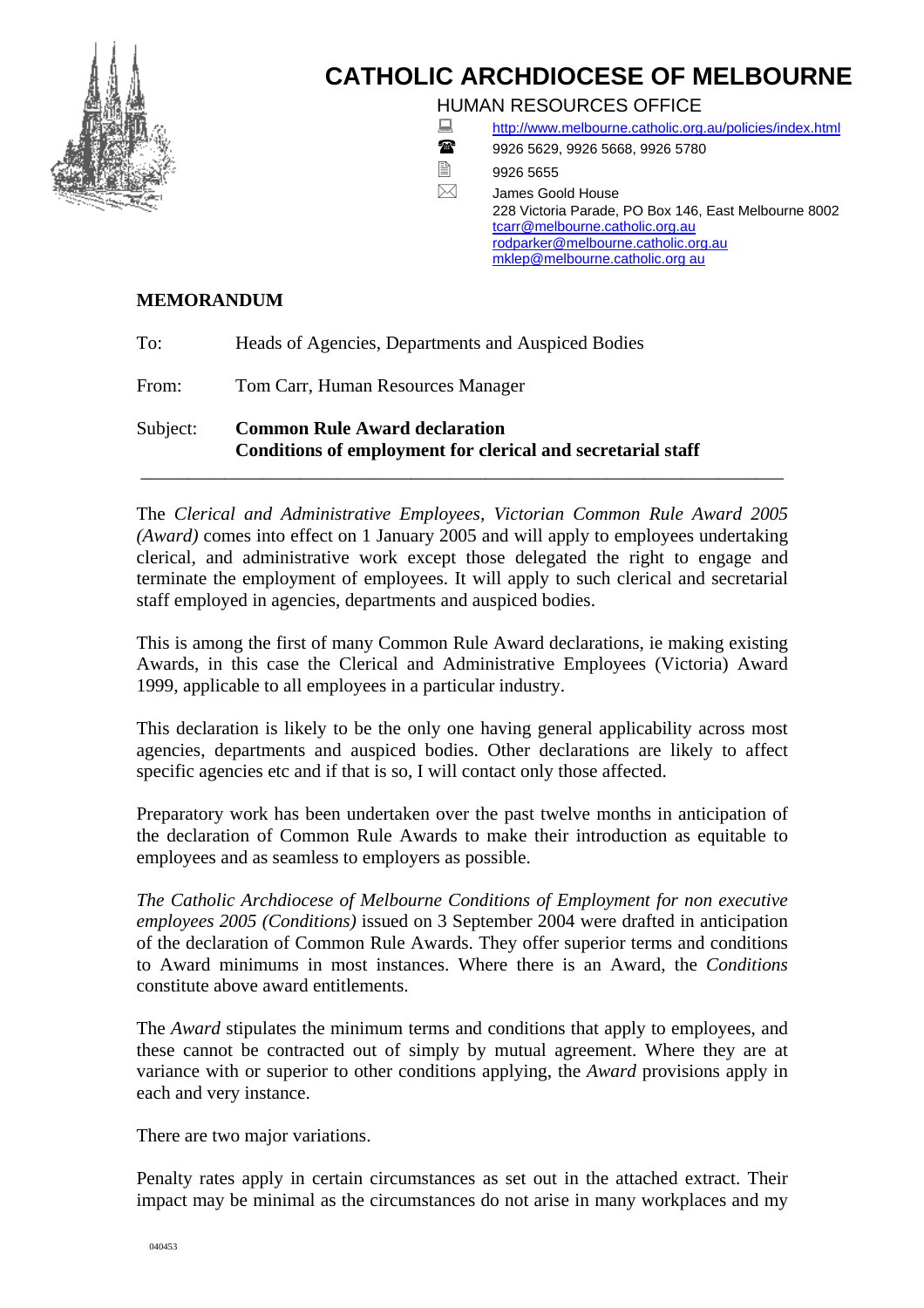advice is that you seek a time in lieu arrangement wherever possible and keep a record of the agreement.

Holiday leave loading is reintroduced and is to be paid on all leave taken after 31 January 2005 at the *Award* rate. Its impact will depend upon the choices clerical staff make or have already made. This is a matter effecting individual staff members rather than heads of agencies and I have written to all affected outlining their choices. The following is therefore provided as information. As advised by the Business Manager, last month, excess leave should be taken to minimise the effect of the unexpected retrospective application of leave loading on budgets.

Clerical staff who sign up to the *Conditions*, prior to 1 January 2005 will be paid holiday leave loading on all leave accrued after 1 January 2005 at their rate of pay at the time of taking the leave. A holiday leave loading on leave accrued prior to 1 January 2005, but taken after 31 January 2005, will be paid at the prevailing *Award*  rate, which may be less that what the staff member is earning.

Clerical staff who sign up to the *Conditions*, after 1 January 2005 will be paid holiday leave loading on all leave accrued after their date of signing at their rate of pay at the time of taking the leave. A holiday leave loading on leave accrued prior to that date, but taken after 31 January 2005, will be paid at the prevailing *Award* rate. There will be no retrospective application.

Clerical staff not signed up to the *Condition*s, will be paid holiday leave loading on all leave taken after 31 January 2005, at the prevailing *Award* rate.

You need also to be aware that many non clerical staff will remain award free into the future and have no access to holiday leave loading unless they sign up to the *Conditions*.

The Australian Industrial Relations Commission offers a free subscription service to its Awards at [http://www.airc.gov.au/documents/subscriptions/subscriptions.html.](http://www.airc.gov.au/documents/subscriptions/subscriptions.html) The Reference number for this *Award* is AW 773032.

This Office is available to provide advice on the above matters and any other matters relating to the *Award*.

an Can

Tom Carr Human Resources Manager

4 October 2004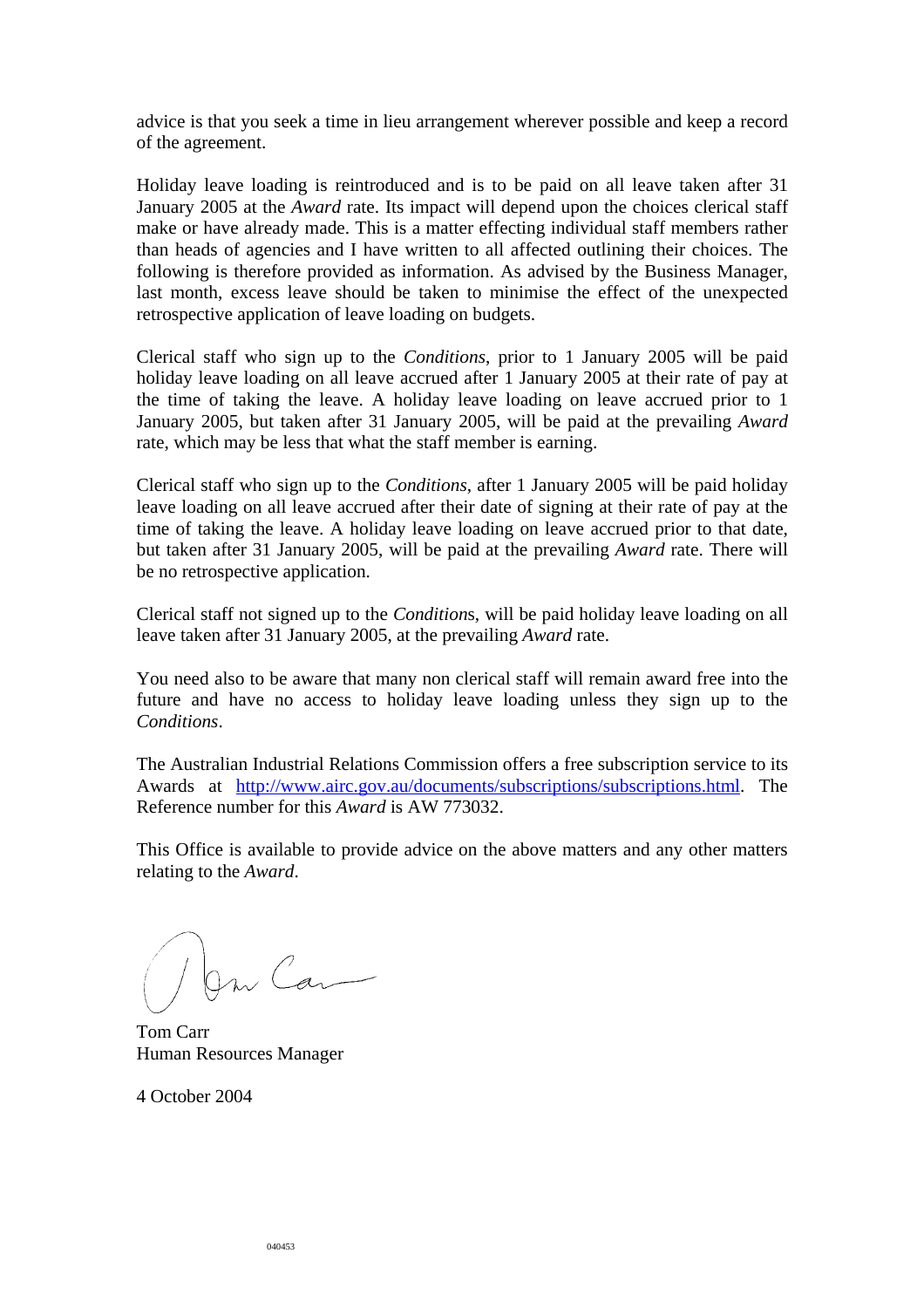## **Attachment**

# **21. HOURS OF WORK (OTHER THAN SHIFT WORKERS)**

## **21.1 Weekly hours of work- day workers**

**21.1.1** The ordinary hours of work for day workers are to be an average of 38 per week but not exceeding 152 hours in 28 days.

**21.1.2** The ordinary hours of work may be worked from 7.00 a.m. to 6.30 p.m. Monday to Friday and 7.00 a.m. to 12.30 noon Saturday. Provided that where an employee is employed in association with other classes of employees who work a five day week the days on which ordinary hours can be worked are Monday to Friday 7.00 a.m. to 6.30 p.m.

**21.1.3** Not more than ten hours exclusive of meal breaks (except if paid for at overtime rates) shall be worked in any one day.

# **21.2 Working ordinary hours on Saturday and Sunday**

**21.2.1** The days on which ordinary hours are worked may include Saturday (if not already provided for in 21.1.2 hereof) and Sunday subject to agreement between the employer and the majority of employees concerned. Agreement in this respect may also be reached between the employer and an individual employee.

**21.2.2** Where agreement is reached in accordance with this clause the minimum rate to be paid for a day worker for ordinary time worked between midnight on Friday and midnight on Saturday shall be time and a half.

**21.2.3** Where agreement is reached in accordance with this clause the minimum rate to be paid for a day worker for ordinary time worked between midnight on Saturday and midnight on Sunday shall be double time.

#### **21.3 Altering spread of hours**

The ordinary hours of work are to be worked continuously, except for meal breaks, at the discretion of the employer in accordance with 21.1.2 hereof. The spread of hours (i.e. 7.00 a.m. to 6.30 p.m. Monday to Friday, and if appropriate, 7.00 a.m. to 12.30 noon Saturday) may be altered by up to one hour at either end of the spread, by agreement between an employer and the majority of employees concerned or in appropriate circumstances, between the employer and an individual employee.

# **23. OVERTIME (OTHER THAN SHIFT WORKERS)**

#### **23.1 Payment for working overtime**

**23.1.1** Employees working overtime:

**(a)** within the hours fixed in clause 21 – Hours of work (other than shift workers), of this award but in excess of the hours fixed for an ordinary week's work; or